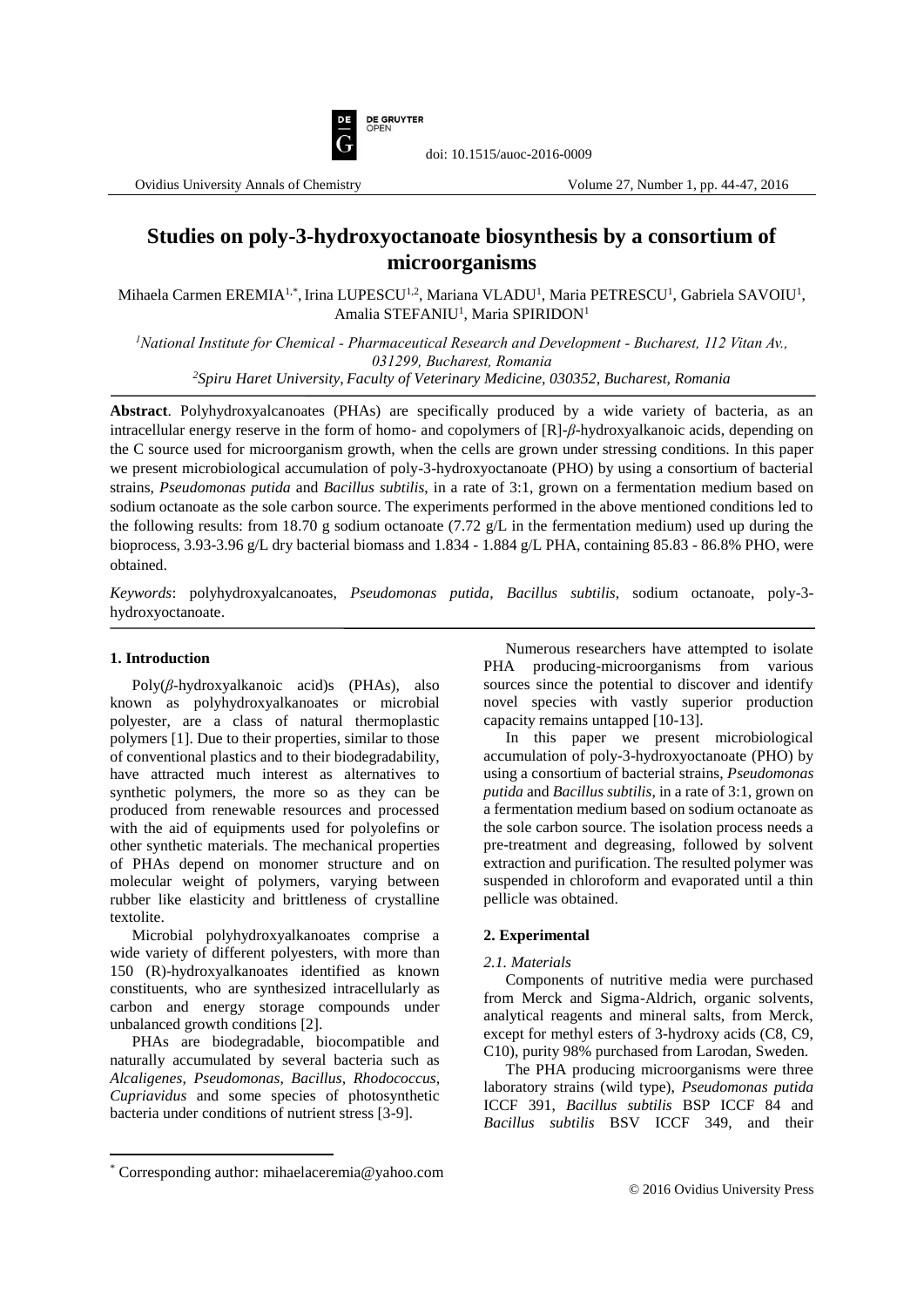performances are presented as experiments 1, 2 and 3. Stock cultures were grown at 28<sup>o</sup>C and maintained by periodic transfer on M44 (cDSMZ424) agar slants.

#### *2.2. Procedures and methods*

# **Inoculum growth medium and cultivation conditions**

A microbial suspension in sterile distilled water was prepared from the stock culture. 10 mL of a medium containing (% g/v): glucose 1%, corn extract 1.5%, KH2PO<sup>4</sup> 1%, NaCl 1%, MgSO4 0.05% previously sterilized at  $115^{\circ}$ C, for 20 minutes was inoculated with 1 mL of the above-mentioned microbial suspension, containing  $10^7$  cfu/mL. The inoculum (preculture) was prepared in 500 mL Erlenmeyer flasks, by incubation at  $30^{\circ}$ C, for  $20 - 24$ hours, on a laboratory rotary shaker (Heidolph – Germany) at 220 rpm.

### **Fermentation conditions**

Batch fermentations were performed in 750 mL Erlenmeyer flasks, containing 250 mL of fermentation medium. Bioprocess medium had the following composition in mineral salts (medium E): NaNH<sub>4</sub>HPO<sub>4</sub>·4H<sub>2</sub>O 0.35 g%, K<sub>2</sub>HPO<sub>4</sub> 0.75 g%, KH2PO<sup>4</sup> 0.37 g%, trace element solution I 0.1 mL%, trace element solution II 0.1 mL%. Trace element solution I contains 120 g/L MgSO∙7H2O. Trace element solution II contains per liter, 2.78 g of FeSO<sub>4</sub>·7H<sub>2</sub>O, 1.47 g of CaCl<sub>2</sub>·2H<sub>2</sub>O, 1.98 g of MnCl2·4H2O, 2.81 g of CoSO4·7H2O, 0.17 g of  $CuCl<sub>2</sub>·2H<sub>2</sub>O$ , and 0.29 g of  $ZnSO<sub>4</sub>·7H<sub>2</sub>O$  in 1 M HCl. The sterilized fermentation medium (as mentioned above) was inoculated with 10 % (v/v) preculture and incubated at 30°C, for 48 hours, on a rotary shaker, at 220 rpm. At 0 and 24 hours of cultivation, the medium was supplemented with octanoic acid, to a final concentration of 0.425% g/v**,** according to the HPLC assay of octanoic acid content, and other several measurements were carried out: pH, dry cells and optical density (OD) to measure the bacterial growth, and mcl-PHA content, measured by GC-FID

## **Biomass separation and preparation postbiosynthesis**

At the end of the fermentation process particles of bacterial cells were separated by centrifugation at 4000 rpm, in a centrifuge (Hettich – Germany), washed with water and methanol and the obtained suspension was centrifuged again, in the same conditions.

For this experimental recovery procedure, a preliminary methanol treatment of dried bacterial biomass was performed, in order to dissolve certain non PHAs components, susceptible to be further extracted in acetone. Methanol was added to the dried biomass at a ratio of 20:1  $(v/g)$ ; the resulted suspension was stirred 30 minutes at room

temperature, and then centrifuged, and the sediment washed with distilled water and vacuum dried. Soxhlet extraction with acetone was conducted at 55-  $57^{\circ}$ C, during 5 hours. The PHA containing acetone solution was filtered (for removing bacterial cell components carried by acetone vapors) and concentrated at 2/3 from the initial volume. Methanol was added to the concentrated acetone and PHAs precipitated as a clay, which was dissolved in chloroform. PHA chloroform solution was evaporated slowly at room temperature to form a polymer film.

#### **PHA assay**

The gas chromatographic method used for the determination of the polymers obtained by laboratory fermentations with the three bacterial strains above mentioned consisted of a mild acid methanolysis of the polymers followed by gas chromatography of the resulted methyl ester mixture [14]. The polymer composition and purity degree resulted by summing all of the contained monomers, determined by GC-FID, and expressed in g/100 g product or in % moles. For the monomer composition determination, a capillary column has been used with a HP 5 (5% phenyl - methylpolysiloxan) stationary PHAs. Methyl esters of  $C6 - C$  10 hydroxy acids have been used as standard substances.

### **3. Results and Discussions**

#### *3.1. PHAs bacterial biosynthesis*

Several experiments were performed going through all specific stages of a microbial biosynthesis process. We tested two consortia of microorganisms, *P. putida* and *B. subtilis* / *B. subtilis* BSV in a ratio of 3:1, compared to PHA biosynthesis with *P. putida.*

Evolution of the fermentation process was followed by measurements of pH, optical density, dry cell weight and consumption of C8 during fermentation (HPLC), as shown in Table 1.

**Table 1.** Fermentations in system fed batch for PHA biosynthesis

| No. | <b>Strains</b>                                     | C8<br>(g/L) | Fermentation evolution |                 |                          |
|-----|----------------------------------------------------|-------------|------------------------|-----------------|--------------------------|
|     |                                                    |             | pH                     | OD <sup>1</sup> | DC <sup>2</sup><br>(g/L) |
| 1   | P.putida                                           | 8.51        | 7.74                   | 0.559           | 1.86                     |
| 2   | P.putida:<br><b>R</b> subtilis<br><b>BSP</b> (3:1) | 8.51        | 7.55                   | 0.599           | 3.96                     |
| 3   | P.putida:<br><b>B</b> .subtilis<br>BSV (3:1)       | 8.51        | 7.60                   | 0.562           | 3.93                     |

 $1$  Optical Density measured at 550 nm

<sup>2</sup> Dry Cell Weight /L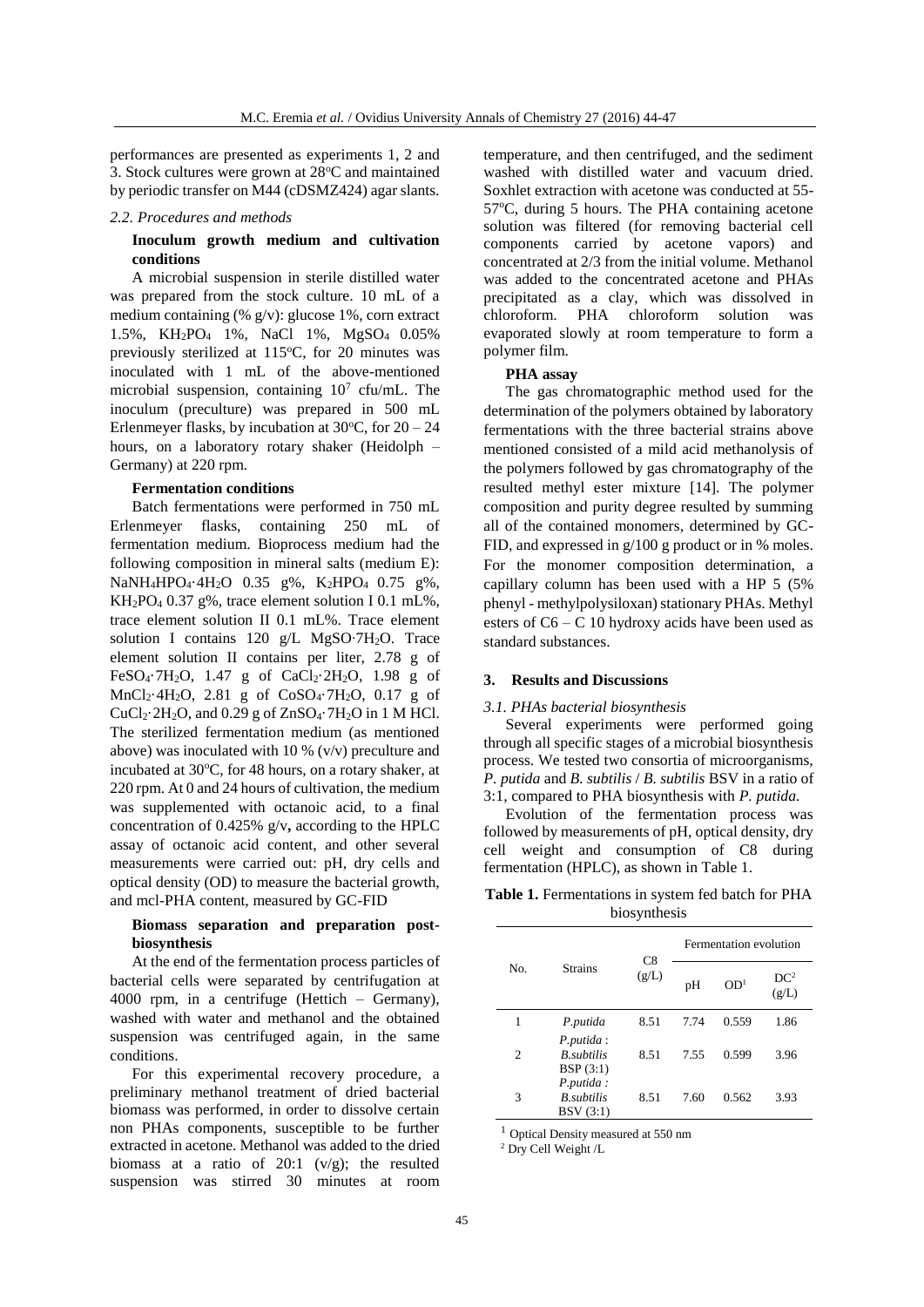Correlating data from the experiments carried out, we observed that using a sole microorganism (*P. Putida*), a smaller amount of dry biomass (g/L) was obtained, comparing with the fermentation of the microorganism consortium.

From all the precursor amount (octanoate) used up by the consortium during the fermentation, 18.72  $g$  (8.51 g/L in the fermentation medium), 3.93 - 3.96 g/L dry bacterial biomass and 1.834 - 1.884 g/L PHA, containing 85.83 - 86.8% PHO were obtained (Fig. 1).

# *3.2. PHA extraction*

For Soxhlet acetone extraction of PHA, dry biomass was used after a methanol treatment for removing impurities susceptible to be extracted in acetone. The isolation-purification yields varied between 44 and 50% depending on the polymer content of dry cells.

The composition and purity of polymers isolated by Soxhlet extraction with acetone were determined by GC-FID and expressed in g/100 g product analyzed or mole% (Table 2).

**Table 2.** Analytical characteristics of polymers biosynthesized

| $No.*$         | PHA  | Hydroxy acids |            |                         |                          |  |
|----------------|------|---------------|------------|-------------------------|--------------------------|--|
| Experiment     | %    | C6<br>(% )    | C8<br>(% ) | C <sub>10</sub><br>(% ) | Molar ratio<br>C6:C8:C10 |  |
| 1              | 47.6 | 5.38          | 85.83      | 6.45                    | 3.75:50:3.2              |  |
| $\overline{c}$ | 44.0 | 5.52          | 86.80      | 5.65                    | 3.8:50:5.7               |  |
| 3              | 47.5 | 5.55          | 86.56      | 5.68                    | 3.8:50:2.9               |  |

\*The polymers presented are obtained from the fermentation above mentioned in experiments No. 1, 2 and 3.

The analytical results show that in the conditions experimentally established for isolation and purification of PHAs obtained using octanoate as a precursor fed every six hours, polymers with content in C8 ranging between 85.83 to 86.8%, C6 between 5.38 and 5.55 % and C10 between 5.65 and 6.45% are obtained.



**Figure 1.** Biomass and mcl-PHA production with consortium of microorganisms

A PHO film obtained in conditions above mentioned is showed in Fig. 2.



**Figure 2.** Examples of polymers biosynthesized from *Ps. Putida* and *B. Subtilis* containing the PHO / PHA between 85.83-86.8%

# **4. Conclusions**

The experiments carried out in this work were focused on the use of the consortium formed of one strain of *Ps. putida* and two strains of *B. subtilis*  selected as PHA producers, due to their ability to use octanoic acid as unique sources of C and energy for cell growth.

The results revealed the consortium performances to produce mcl-PHA by conversion of C8 at a maximum limit of 18.87 g octanoic acid.

Thus, polymers containing (in percentages) 5.38- 5.55 C 6, from 85.83 to 86.8 C8, and 5.65 to 6.45 C10 were obtained.

**Acknowledgments.** This research was supported by PNCDI Grant **"**Innovative Polyester/Bacterial Cellulose Composites for Biomedical Engineering", supported by the National Centre for Programs Management (CNMP).

#### **References**

- [1] M.B. Kellerhals, B. Kessler, B. Witholt, *Development of a closed-loop control system for production of medium-chain-length poly(3 hydroxyalkanoates) (mcl-PHAs) from bacteria*. Macromolecular Symposia **144**, 385-9 (1999).
- [2] A. Steinbüchel, H.E. Valentin, *Diversity of bacterial polyhydroxyalkanoic acids.* FEMS Microbiol. Lett. **128**, 219-228 (1995).
- [3] D. Jendrossek, *Microbial degradation of polyesters.* Adv. Biochem.Eng. Biotechnol. **71**, 293-325 (2001).
- [4] D.Y. Kim, Y.H. Rhee, *Biodegradation of microbial and synthetic polyesters by fungi*. Appl. Microbiol. Biotechnol. **61**, 300-308 (2003).
- [5] G. Q. He, Q. Kong, L. X. Ding, *Response surface methodology for optimization the*